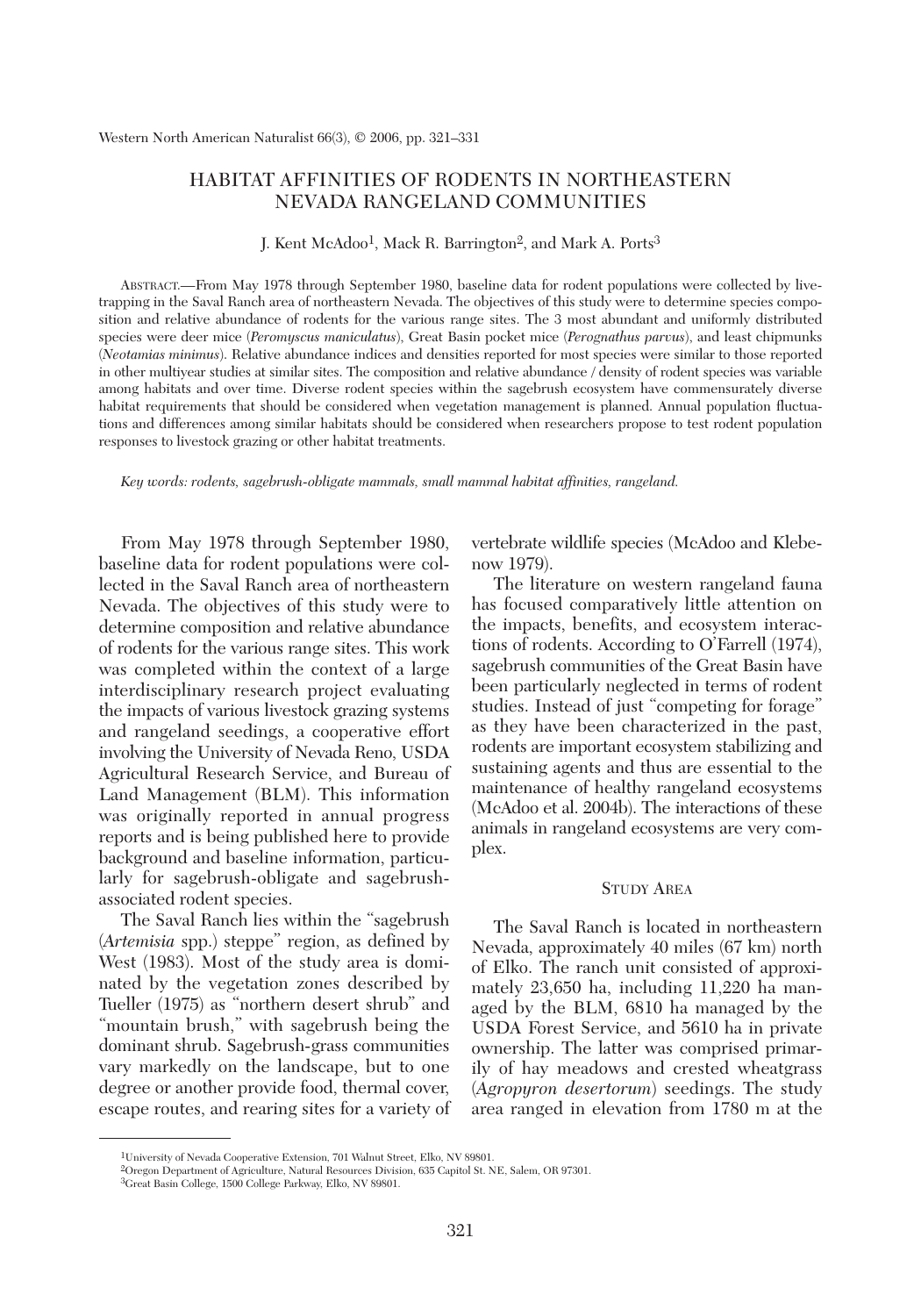eastern toe of the alluvial fan to 2470 m at the ridgeline of the Independence Mountains. Major landforms of the study area included mountains, mountain ridges, streams, canyons, and cut alluvial fans (Armentrout and Barrington 1980). Dominant vegetation species by range site are reported in Table 1. Generally speaking, an increase in the precipitation zone (pz) descriptor corresponded directly with increased elevation. Livestock grazing (by cattle) was the primary land use during the study period and historically since the 1880s.

Upland vegetation at lower elevations (1780– 2040 m) was dominated by big sagebrush (*Artemisia tridentata wyomingensis* and *A. tridentata tridentata*)–grass–forb communities on loamy soils, and little sagebrush and alkali sagebrush (*A. arbuscula arbuscula* and *A. arbuscula longiloba*)–grass–forb communities on claypan soils. Other shrubs included green rabbitbrush (*Chrysothamnus viscidiflorus*), rubber rabbitbrush (*C. nauseosus*), and antelope bitterbrush (*Purshia tridentata*). Common grass species were bluebunch wheatgrass (*Agropyron spicatum),* Nevada bluegrass (*Poa nevadensis*), basin wildrye (*Leymus cinereus*), bottlebrush squirreltail (*Elymus elymoides*), Idaho fescue (*Festuca idahoensis*), and Thurber needlegrass (*Achnatherum thurberianum*), with scattered cheatgrass (*Bromus tectorum*) in some areas.

Upland vegetation at higher elevations (above 2040 m) was dominated by mountain brush communities (Tueller 1975), with mountain big sagebrush (*A. tridentata vaseyana*), black sagebrush (*A. nova*), serviceberry (*Amelanchier alnifolia*), mountain snowberry (*Symphoricarpos oreophilus*), and chokecherry (*Prunus virginiana*) as the dominant shrubs. Grasses included basin wildrye, bluebunch wheatgrass, and Idaho fescue. "Snowpockets" on concave north-facing slopes were dominated by lupine (*Lupinus* sp.), with numerous other forb species found throughout the upper elevations. Some small isolated pockets on north-facing slopes included relict populations of limber pine (*Pinus flexilis*).

Meadows at lower elevations were dominated by grasses and grass-like species, including basin wildrye, western wheatgrass (*Pascopyrum smithii*), meadow barley (*Hordeum brachyantherum*), beardless wildrye (*Leymus triticoides*), sedges (*Carex* spp.), and wiregrass (*Juncus balticus*). Various willow species (*Salix*

spp.) and Wood's rose (*Rosa woodsii*) occurred in some portions of these meadows. Riparian habitat along streams at upper elevations included quaking aspens (*Populus tremuloides)*, willow, and mountain brome (*Bromus carinatus*), as well as other grasses and numerous forb species.

### **METHODS**

Rodent population data were collected from range sites (Table 1) that were based on soil type, vegetation composition, and precipitation zone (pz) as delineated by USDA Natural Resource Conservation Service Order III Soil Surveys. Representative transects within these range sites were sampled by a BLM Soil Vegetation Inventories Method (SVIM) team in 1978– 1979 to determine species composition and condition class. Data collected along each SVIM transect included a minimum of 200 step-points, 3 vegetation characterization plots, and 10 vegetation weight estimate plots (with 2 per transect clipped and weighed). Size of vegetation characterization and weight estimation plots was  $1 \text{ m}^2$  for upland vegetation and  $0.1 \text{ m}^2$  for riparian vegetation. To ensure ideal conditions for plant diversity and identification, the transects were sampled from June through August (Armentrout and Barrington 1980).

The areas selected for sampling rodent species were located along vegetation transects within these range sites. These areas were sampled for 4 consecutive nights with livetrap lines 360 m in length and consisting of 25 stations spaced 15 m apart. One Sherman mouse trap was placed at each station and 1 Tomahawk squirrel trap at alternate stations (within those range sites where squirrels were obviously present as indicated by sightings and burrows). Traps were baited with rolled oats and checked twice daily (morning and evening). All animals caught were eartagged, sexed, weighed, and released. The mean numbers of rodents trapped per line in each habitat site were used as minimum estimates of relative abundance (number per 100 trap-nights for all cricetid species, microtine species, and chipmunks; number per 52 trap-nights for ground squirrels) for each site. Our original intent was to use a mark-recapture method for determining rodent numbers, regressing the daily recapture rate on the number previously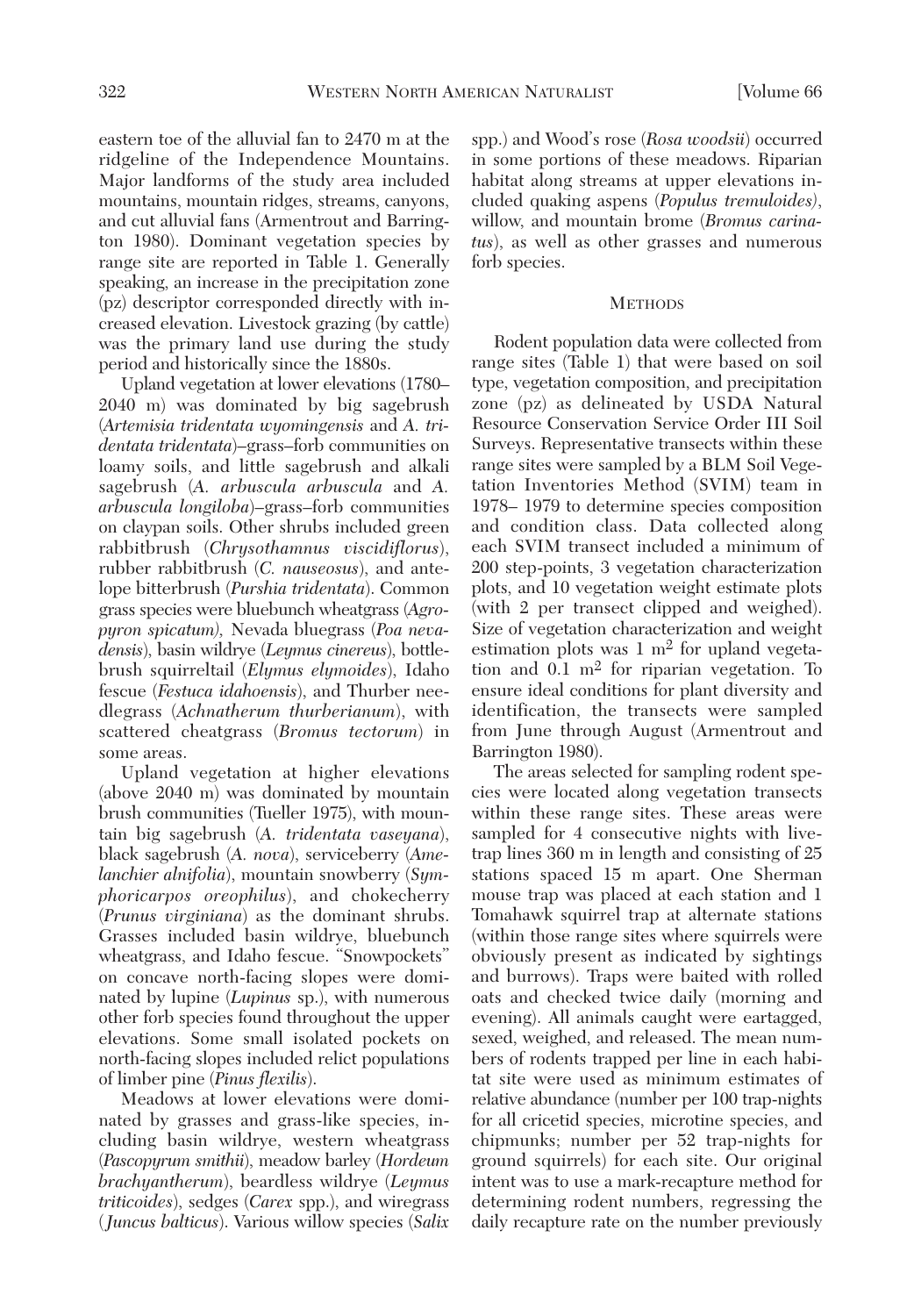| Range Site                      | <b>Dominant Vegetation Species</b>                                                                      | Traplines      |
|---------------------------------|---------------------------------------------------------------------------------------------------------|----------------|
| Loamy $8-10''$ pz $\frac{8}{3}$ | Wyoming big sagebrush, green rabbitbrush, Thurber needlegrass,<br>bottlebrush squirreltail, forbs       | 8              |
| Loamy $10-12''$ pz              | Wyoming or mountain big sagebrush, bitterbrush, lupine sp., basin wildrye,<br>forbs                     | 3              |
| Loamy bottom                    | Basin big sagebrush, rubber rabbitbrush, bitterbrush, basin wildrye,<br>Nevada bluegrass, forbs         | 7              |
| Loamy slopes $10-14''$ pz       | Mountain and/or Wyoming big sagebrush, green rabbitbrush, bitterbrush,<br>snowberry, forbs              | 10             |
| Loamy slopes $14-18''$ pz       | Chokecherry, mountain big sagebrush, bluebunch wheatgrass, basin wildrye,<br>forbs                      | 3              |
| South slopes $12-18''$ pz       | Mountain big sagebrush, bitterbrush, green rabbitbrush, serviceberry,<br>bluebunch wheatgrass, forbs    | 8              |
| North slopes 12-18" pz          | Serviceberry, Idaho fescue, forbs                                                                       | 1              |
| Upland browse 12-16" pz         | Serviceberry, mountain big sagebrush, Idaho fescue, basin wildrye, forbs                                | $\mathbf{2}$   |
| Claypan 10-12" pz               | Alkali sagebrush, bottlebrush squirreltail, Nevada bluegrass, forbs                                     | $\overline{2}$ |
| Claypan 12-16" pz               | Little sagebrush, green rabbitbrush, cheatgrass, Idaho fescue, forbs                                    | $\bf{l}$       |
| Cobbly claypan 8–12" pz         | Alkali sagebrush, little sagebrush, green rabbitbrush, Idaho fescue,<br>bottlebrush squirreltail, forbs | $\overline{2}$ |
| Mountain ridges                 | Little sagebrush, black sagebrush, Idaho fescue, bottlebrush squirreltail, forbs                        | 3              |
| Aspen thicket                   | Aspen, serviceberry, snowberry, mountain brome, forbs                                                   | 3              |
| Riparian aspen woodland         | Aspen, willow, forbs                                                                                    | $\overline{4}$ |
| Upland aspen woodland           | Aspen, forbs                                                                                            | 4              |
| Snowpocket                      | Lupine sp.                                                                                              | $\mathbf 1$    |
| Crested wheatgrass              | Crested wheatgrass, Wyoming big sagebrush                                                               | $\overline{5}$ |
| Dry floodplain                  | Rubber rabbitbrush, basin big sagebrush, basin wildrye, western wheatgrass,<br>forbs                    | $\mathbf{2}$   |
| Wet meadow                      | Willow spp., basin wildrye, sedge spp., wiregrass, meadow barley, forbs                                 | 19             |
| Dry meadow                      | Beardless wildrye, Nevada bluegrass, Wood's rose, forbs                                                 | 6              |
| Hay meadow                      | Willow spp., basin wildrye, sedge spp., wiregrass, meadow barley, forbs,<br>introduced mesic grasses    | 7              |
| <b>TOTAL</b>                    |                                                                                                         | 101            |

TABLE 1. Range sites sampled with rodent traplines during the 1978–1980 baseline data collection at the Saval Ranch, northeastern Nevada.

 $\gamma_{\text{pz}} =$  precipitation zone

caught (Hayne 1949). However, because recapture rates for some species were low enough that calculated abundance was often less than the actual number of 1st-time captures, we used number of 1st-time captures for minimum population estimates.

Because of small sample size during the 1978 start-up period, the 15 traplines in 1978 were considered collectively with the 37 traplines in 1979 for comparison with the 49 traplines in 1980. We used Student's *t* test to determine significant differences (*P* < 0.05) between relative abundance of rodents in 1978– 1979 versus 1980.

To better quantify rodent populations and test for significant differences among range sites, we calculated densities for range sites where several lines were trapped. This was done only for the combined 1978–1979 data because of relatively low rodent populations in

1980. We then computed the mean densities for the range sites or composite range sites being compared. Densities were calculated by dividing by the area trapped for each line. Areas trapped along each line were computed from the following formula described by Brant (1962):

## $A = \pi r^2 + 2r l$

where *A* is the area trapped, *r* is the average distance moved by recaptured rodents, and *l* is the length of the trapline (360 m). Because of the low recapture rates of many rodent species, average movement (*r*) was calculated by pooling and averaging movements of several species within a given range site. Since large diurnal species (i.e., chipmunks) range more widely than cricetid and microtine rodents, movements were pooled according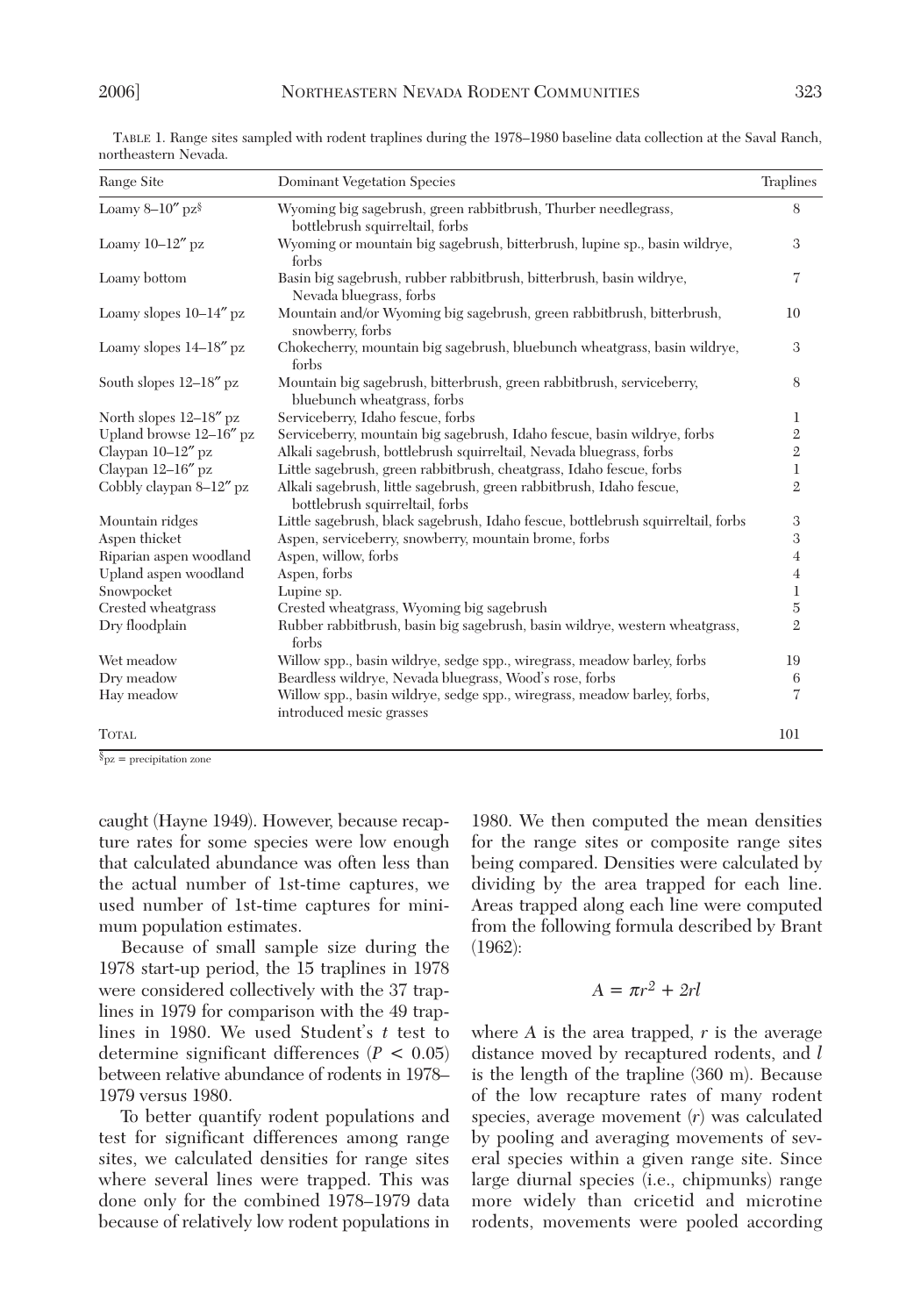to these categories. The single exception was deer mice (*Peromyscus maniculatus*). Because of high abundance and high recapture rates, movements for this species were averaged separately. These calculated densities were then averaged to obtain a mean density for the composite range site. We used 1-way analysis of variance and Duncan's multiple range tests to check for significant differences  $(P < 0.05)$ in rodent densities among these range sites.

## **RESULTS**

During the 3-year period, we captured 2285 individual rodents in 17,028 trap-nights. This total included a few nonstandard traplines in areas known as "special habitat features," like rock outcrops, seeps, springs, stock water ponds, and so forth (Armentrout and Barrington 1980). A total of 21 rodent species have been identified within the study area, and 14 of these were trapped during the study period. Three other species were trapped in corollary or subsequent studies: the Uintah chipmunk (*Neotamias umbrinus*), Botta's pocket gopher (*Thomomys bottae*), and western harvest mouse (*Reithrodontomys megalotis*). Rodent species seen but not trapped included muskrats (*Ondatra zibethica*), beaver (*Castor canadensis*), yellow-bellied marmots (*Marmota flaviventris*), and porcupines (*Erethizon dorsatum*). Other small mammal species recorded within the study area include the water shrew (*Sorex palustris*) and 3 upland shrew species: Merriam's shrew (*S. merriami*), vagrant shrew (*S. vagrans*), and montane shrew (*S. monticolus;* Ports and McAdoo 1986).

## Relative Abundance among Range Sites

During the entire inventory period, deer mice were the most abundant and eurytopic rodent species. They were the most numerous species in all but the hay meadow range site (Table 2). In 16 range sites, deer mice made up ≥50% of all rodents trapped. The Great Basin pocket mouse (*Perognathus parvus*), another nocturnal species, was also widespread and occurred in 15 of the 21 range sites. This species was most abundant in claypan and mountain ridge range sites dominated by alkali sagebrush and little sagebrush, respectively. Great Basin pocket mice were also common in crested wheatgrass seedings (Table 2). This species was noticeably absent or recorded at low levels in the more mesic range sites.

The least chipmunk (*Neotamias minimus*) was the most abundant and widespread diurnal rodent (occurring in 15 range sites) throughout the inventory period. This species was most abundant in the moist floodplain and north slopes 12–18″pz range sites (Table 2), both dominated by big sagebrush. Belding's ground squirrels (*Spermophilus beldingi*) and golden-mantled ground squirrels (*S. lateralis*) were each found in 12 range sites ranging from upper to lower elevations and overlapping in 8 of these.

We also trapped many other species during the 3-year period. Ord's kangaroo rats (*Dipodomys ordii*) occupied 6 range sites, while northern grasshopper mice (*Onychomys leucogaster*) and western jumping mice (*Zapus princeps*) each occurred in 5 range sites. Montane voles (*Microtus montanus*) and long-tailed voles (*M. longicaudus*) were found in 4 meadow-like and 2 aspen-dominated range sites, respectively. Long-tailed voles were caught only during 1980. Four other species were limited in distribution to 3 range sites or fewer (Table 2). Sagebrush voles (*Lemmiscus curtatus*) were found in the loamy bottom, claypan 10–12″pz, and crested wheatgrass range sites (the only range site where they were detected in 1978– 1979). Richardson's ground squirrels (*Spermophilus richardsonii*) were limited to aspen thickets and wet meadows, while Townsend's ground squirrels (*S. townsendii*) were recorded in the claypan 10–12″pz and wet meadow range sites. Bushy-tailed woodrats (*Neotoma cinerea*) were trapped only in the riparian aspen woodland range site and rock outcrops. For the entire inventory period, rodent numbers were highest in riparian aspen woodland (30.5 per line) and lowest in dry meadows and hay meadows, with 4.4 and 4.1 per trapline, respectively (Table 2).

## Annual Fluctuations in Relative Abundance

Our comparison of the 1978–1979 data with 1980 data was useful for examination of overall rodent abundance and species composition. However, valid statistical comparisons of rodent abundance among the various range sites (all years combined) is complicated by an apparent decrease in rodent populations on the study area in 1980. This obvious downward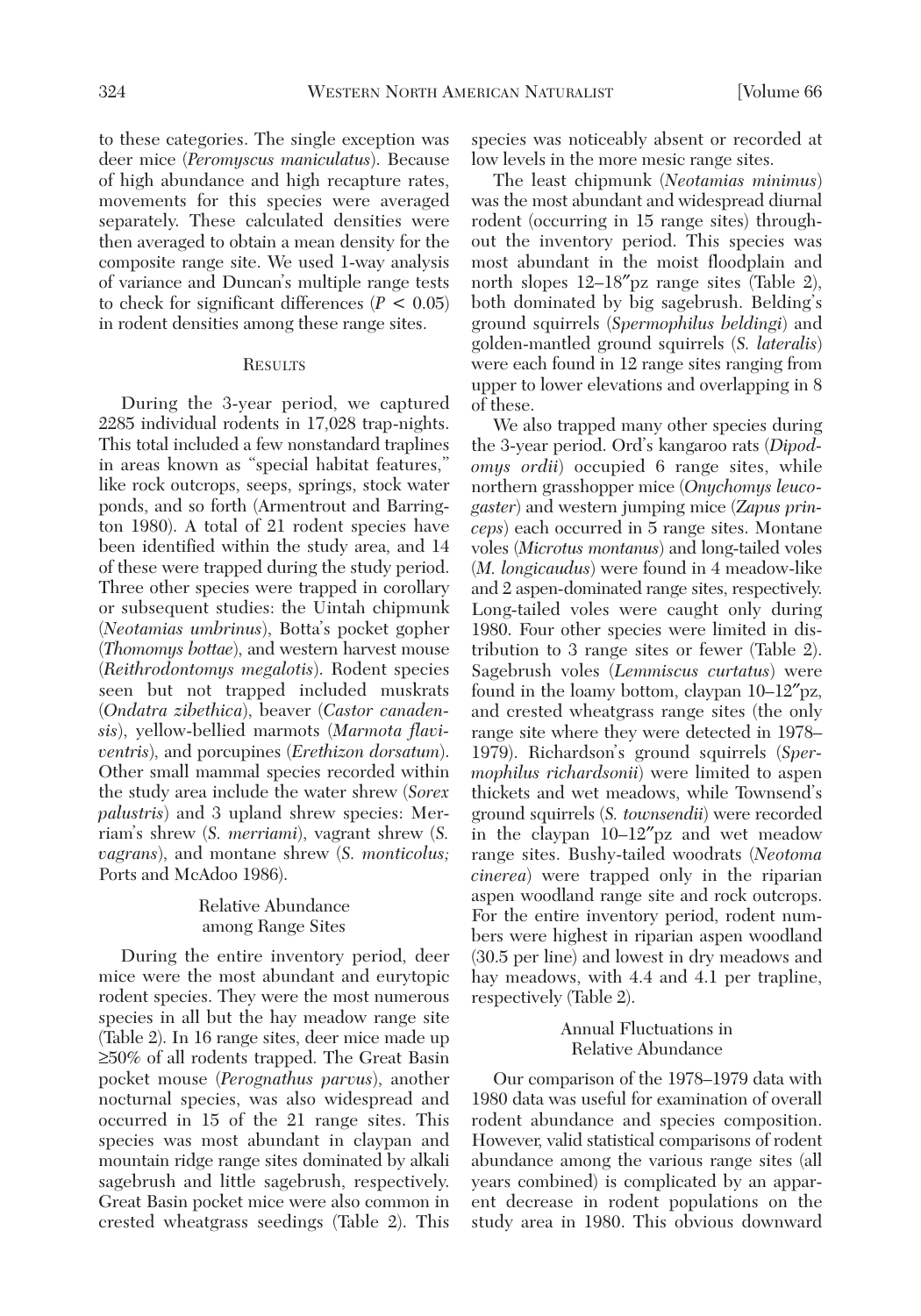# 2006] NORTHEASTERN NEVADA RODENT COMMUNITIES 325

| TABLE 2. Relative abundance and species composition (%) of rodents in 21 range sites at the Saval Ranch, northeastern Nevada, 1978-1980 |                                                             |                             |                      |                                                                                    |                                 |                                                                                                                                                                                                                                                                                                                                                                                                                             |                                        |                                                                                   |                   |                                           |                         |                    | Mean number of rodents trapped and species composition $(\%)$ by range site.                                                                                                                                                                                                                                                                         |                       |                    |                            |                                                                                                                                                                                                                                                                                                                                                                                                                   |                                                                                                                                                                                                                                                                                                                                                                                                                                                                                                                                                                                                                                                                                                                                                |                                                                                                                                                                                                                                                                                                                                                                                                                                                                         |                        |
|-----------------------------------------------------------------------------------------------------------------------------------------|-------------------------------------------------------------|-----------------------------|----------------------|------------------------------------------------------------------------------------|---------------------------------|-----------------------------------------------------------------------------------------------------------------------------------------------------------------------------------------------------------------------------------------------------------------------------------------------------------------------------------------------------------------------------------------------------------------------------|----------------------------------------|-----------------------------------------------------------------------------------|-------------------|-------------------------------------------|-------------------------|--------------------|------------------------------------------------------------------------------------------------------------------------------------------------------------------------------------------------------------------------------------------------------------------------------------------------------------------------------------------------------|-----------------------|--------------------|----------------------------|-------------------------------------------------------------------------------------------------------------------------------------------------------------------------------------------------------------------------------------------------------------------------------------------------------------------------------------------------------------------------------------------------------------------|------------------------------------------------------------------------------------------------------------------------------------------------------------------------------------------------------------------------------------------------------------------------------------------------------------------------------------------------------------------------------------------------------------------------------------------------------------------------------------------------------------------------------------------------------------------------------------------------------------------------------------------------------------------------------------------------------------------------------------------------|-------------------------------------------------------------------------------------------------------------------------------------------------------------------------------------------------------------------------------------------------------------------------------------------------------------------------------------------------------------------------------------------------------------------------------------------------------------------------|------------------------|
|                                                                                                                                         |                                                             |                             |                      |                                                                                    |                                 |                                                                                                                                                                                                                                                                                                                                                                                                                             |                                        |                                                                                   |                   |                                           |                         |                    |                                                                                                                                                                                                                                                                                                                                                      |                       |                    |                            |                                                                                                                                                                                                                                                                                                                                                                                                                   |                                                                                                                                                                                                                                                                                                                                                                                                                                                                                                                                                                                                                                                                                                                                                |                                                                                                                                                                                                                                                                                                                                                                                                                                                                         |                        |
|                                                                                                                                         | Loamy 8-10" gzs                                             | Loamy 10-12" pz             | Loamy bottom         | Loamy slopes $10$ –14"                                                             | Loamy slopes 14–18″ pz          | South slopes 12–18″ pz                                                                                                                                                                                                                                                                                                                                                                                                      | North slope 12–18″ pz                  | Upland browse 12–16″ pz                                                           | Claypan 10–12″ pz | Claypan 12–16″ pz                         | Cobbly claypan 8–12″ pz | Mountain ridges    | bnslboow noqes nsinsqifl<br>Aspen thicket                                                                                                                                                                                                                                                                                                            | bralboow reque bralqU | Snowpocket         | Crested wheatgrass seeding | Dry floodplain                                                                                                                                                                                                                                                                                                                                                                                                    | Wet meadow                                                                                                                                                                                                                                                                                                                                                                                                                                                                                                                                                                                                                                                                                                                                     | Dry meadow                                                                                                                                                                                                                                                                                                                                                                                                                                                              | Hay meadow             |
| Rodent Species                                                                                                                          |                                                             |                             |                      |                                                                                    |                                 |                                                                                                                                                                                                                                                                                                                                                                                                                             |                                        |                                                                                   |                   |                                           |                         |                    |                                                                                                                                                                                                                                                                                                                                                      |                       |                    |                            |                                                                                                                                                                                                                                                                                                                                                                                                                   |                                                                                                                                                                                                                                                                                                                                                                                                                                                                                                                                                                                                                                                                                                                                                |                                                                                                                                                                                                                                                                                                                                                                                                                                                                         |                        |
| Deer mouse                                                                                                                              |                                                             | 13.0                        |                      | $\frac{10.6}{67.1}$ $\frac{7}{11}$ $\frac{1}{11}$                                  | 6.0<br>6.2.3<br>6.2.9           | $\frac{28}{610}$<br>$\frac{3}{2}$<br>$\frac{5}{11}$                                                                                                                                                                                                                                                                                                                                                                         | (60.9)                                 | $15.8$<br>$-1.6$<br>$-1.6$                                                        |                   | $4.0$<br>$4.6$<br>$6.0$<br>$6.3$<br>$6.3$ |                         | $\frac{300}{1790}$ | $\frac{3000000}{600000}$<br>$\frac{9.0}{66.1}$                                                                                                                                                                                                                                                                                                       | (95.2)<br>10.0        | $15.0$<br>(100.0)  |                            | $\frac{15}{21} \cdot \frac{15}{21} \cdot \frac{15}{21} \cdot \frac{11}{21} \cdot \frac{11}{21} \cdot \frac{11}{21} \cdot \frac{11}{21} \cdot \frac{15}{21} \cdot \frac{11}{21} \cdot \frac{11}{21} \cdot \frac{11}{21} \cdot \frac{11}{21} \cdot \frac{11}{21} \cdot \frac{11}{21} \cdot \frac{11}{21} \cdot \frac{11}{21} \cdot \frac{11}{21} \cdot \frac{11}{21} \cdot \frac{11}{21} \cdot \frac{11}{21} \cdot$ |                                                                                                                                                                                                                                                                                                                                                                                                                                                                                                                                                                                                                                                                                                                                                |                                                                                                                                                                                                                                                                                                                                                                                                                                                                         | $\frac{1.8}{43.9}$     |
| Great Basin pocket                                                                                                                      |                                                             |                             |                      |                                                                                    |                                 |                                                                                                                                                                                                                                                                                                                                                                                                                             |                                        |                                                                                   |                   |                                           |                         |                    |                                                                                                                                                                                                                                                                                                                                                      |                       |                    |                            |                                                                                                                                                                                                                                                                                                                                                                                                                   |                                                                                                                                                                                                                                                                                                                                                                                                                                                                                                                                                                                                                                                                                                                                                |                                                                                                                                                                                                                                                                                                                                                                                                                                                                         |                        |
| mouse                                                                                                                                   | $(45.9)$<br>$(45.7)$<br>$(45.9)$<br>$(6.3)$<br>$(6.6)$      | $69.9$<br>$2.3$<br>$12.4$ ) |                      |                                                                                    |                                 |                                                                                                                                                                                                                                                                                                                                                                                                                             |                                        |                                                                                   |                   |                                           |                         |                    |                                                                                                                                                                                                                                                                                                                                                      |                       |                    |                            |                                                                                                                                                                                                                                                                                                                                                                                                                   |                                                                                                                                                                                                                                                                                                                                                                                                                                                                                                                                                                                                                                                                                                                                                |                                                                                                                                                                                                                                                                                                                                                                                                                                                                         |                        |
| Ord's kangaroo rat                                                                                                                      |                                                             |                             |                      |                                                                                    |                                 |                                                                                                                                                                                                                                                                                                                                                                                                                             |                                        |                                                                                   |                   |                                           |                         |                    |                                                                                                                                                                                                                                                                                                                                                      |                       |                    |                            |                                                                                                                                                                                                                                                                                                                                                                                                                   |                                                                                                                                                                                                                                                                                                                                                                                                                                                                                                                                                                                                                                                                                                                                                |                                                                                                                                                                                                                                                                                                                                                                                                                                                                         |                        |
|                                                                                                                                         |                                                             |                             |                      |                                                                                    |                                 |                                                                                                                                                                                                                                                                                                                                                                                                                             |                                        |                                                                                   |                   |                                           |                         |                    |                                                                                                                                                                                                                                                                                                                                                      |                       |                    |                            |                                                                                                                                                                                                                                                                                                                                                                                                                   |                                                                                                                                                                                                                                                                                                                                                                                                                                                                                                                                                                                                                                                                                                                                                |                                                                                                                                                                                                                                                                                                                                                                                                                                                                         |                        |
| Northern grasshopper                                                                                                                    |                                                             |                             |                      |                                                                                    |                                 |                                                                                                                                                                                                                                                                                                                                                                                                                             |                                        |                                                                                   |                   |                                           |                         |                    |                                                                                                                                                                                                                                                                                                                                                      |                       |                    |                            |                                                                                                                                                                                                                                                                                                                                                                                                                   |                                                                                                                                                                                                                                                                                                                                                                                                                                                                                                                                                                                                                                                                                                                                                |                                                                                                                                                                                                                                                                                                                                                                                                                                                                         |                        |
| mouse                                                                                                                                   |                                                             |                             |                      |                                                                                    |                                 |                                                                                                                                                                                                                                                                                                                                                                                                                             |                                        |                                                                                   |                   |                                           |                         |                    |                                                                                                                                                                                                                                                                                                                                                      |                       |                    |                            |                                                                                                                                                                                                                                                                                                                                                                                                                   |                                                                                                                                                                                                                                                                                                                                                                                                                                                                                                                                                                                                                                                                                                                                                |                                                                                                                                                                                                                                                                                                                                                                                                                                                                         |                        |
| ong-tailed vole                                                                                                                         |                                                             |                             |                      |                                                                                    |                                 |                                                                                                                                                                                                                                                                                                                                                                                                                             |                                        |                                                                                   |                   |                                           |                         |                    |                                                                                                                                                                                                                                                                                                                                                      |                       |                    |                            |                                                                                                                                                                                                                                                                                                                                                                                                                   |                                                                                                                                                                                                                                                                                                                                                                                                                                                                                                                                                                                                                                                                                                                                                |                                                                                                                                                                                                                                                                                                                                                                                                                                                                         | 11111132               |
|                                                                                                                                         |                                                             |                             |                      |                                                                                    |                                 |                                                                                                                                                                                                                                                                                                                                                                                                                             |                                        |                                                                                   |                   |                                           |                         |                    |                                                                                                                                                                                                                                                                                                                                                      |                       |                    |                            |                                                                                                                                                                                                                                                                                                                                                                                                                   |                                                                                                                                                                                                                                                                                                                                                                                                                                                                                                                                                                                                                                                                                                                                                |                                                                                                                                                                                                                                                                                                                                                                                                                                                                         |                        |
| Montane vole                                                                                                                            |                                                             |                             |                      |                                                                                    |                                 |                                                                                                                                                                                                                                                                                                                                                                                                                             |                                        |                                                                                   |                   |                                           |                         |                    |                                                                                                                                                                                                                                                                                                                                                      |                       |                    |                            |                                                                                                                                                                                                                                                                                                                                                                                                                   |                                                                                                                                                                                                                                                                                                                                                                                                                                                                                                                                                                                                                                                                                                                                                |                                                                                                                                                                                                                                                                                                                                                                                                                                                                         |                        |
|                                                                                                                                         |                                                             |                             |                      |                                                                                    |                                 |                                                                                                                                                                                                                                                                                                                                                                                                                             |                                        |                                                                                   |                   |                                           |                         |                    |                                                                                                                                                                                                                                                                                                                                                      |                       |                    |                            |                                                                                                                                                                                                                                                                                                                                                                                                                   |                                                                                                                                                                                                                                                                                                                                                                                                                                                                                                                                                                                                                                                                                                                                                |                                                                                                                                                                                                                                                                                                                                                                                                                                                                         |                        |
| Bushy-tailed woodrat                                                                                                                    |                                                             |                             |                      |                                                                                    |                                 |                                                                                                                                                                                                                                                                                                                                                                                                                             |                                        |                                                                                   |                   |                                           |                         |                    |                                                                                                                                                                                                                                                                                                                                                      |                       |                    |                            |                                                                                                                                                                                                                                                                                                                                                                                                                   |                                                                                                                                                                                                                                                                                                                                                                                                                                                                                                                                                                                                                                                                                                                                                |                                                                                                                                                                                                                                                                                                                                                                                                                                                                         |                        |
|                                                                                                                                         |                                                             |                             |                      |                                                                                    |                                 |                                                                                                                                                                                                                                                                                                                                                                                                                             |                                        |                                                                                   |                   |                                           |                         |                    |                                                                                                                                                                                                                                                                                                                                                      |                       |                    |                            |                                                                                                                                                                                                                                                                                                                                                                                                                   |                                                                                                                                                                                                                                                                                                                                                                                                                                                                                                                                                                                                                                                                                                                                                |                                                                                                                                                                                                                                                                                                                                                                                                                                                                         |                        |
| Western jumping mouse                                                                                                                   |                                                             |                             |                      |                                                                                    |                                 |                                                                                                                                                                                                                                                                                                                                                                                                                             |                                        |                                                                                   |                   |                                           |                         |                    |                                                                                                                                                                                                                                                                                                                                                      |                       |                    |                            |                                                                                                                                                                                                                                                                                                                                                                                                                   |                                                                                                                                                                                                                                                                                                                                                                                                                                                                                                                                                                                                                                                                                                                                                |                                                                                                                                                                                                                                                                                                                                                                                                                                                                         |                        |
|                                                                                                                                         |                                                             | $\mathbf{L}$                |                      |                                                                                    |                                 |                                                                                                                                                                                                                                                                                                                                                                                                                             |                                        |                                                                                   |                   |                                           |                         |                    |                                                                                                                                                                                                                                                                                                                                                      |                       |                    |                            |                                                                                                                                                                                                                                                                                                                                                                                                                   |                                                                                                                                                                                                                                                                                                                                                                                                                                                                                                                                                                                                                                                                                                                                                |                                                                                                                                                                                                                                                                                                                                                                                                                                                                         |                        |
| Sagebrush vole                                                                                                                          |                                                             |                             |                      |                                                                                    |                                 |                                                                                                                                                                                                                                                                                                                                                                                                                             |                                        |                                                                                   |                   |                                           |                         |                    |                                                                                                                                                                                                                                                                                                                                                      |                       |                    |                            |                                                                                                                                                                                                                                                                                                                                                                                                                   |                                                                                                                                                                                                                                                                                                                                                                                                                                                                                                                                                                                                                                                                                                                                                |                                                                                                                                                                                                                                                                                                                                                                                                                                                                         |                        |
|                                                                                                                                         |                                                             |                             |                      |                                                                                    |                                 |                                                                                                                                                                                                                                                                                                                                                                                                                             |                                        |                                                                                   |                   |                                           |                         |                    |                                                                                                                                                                                                                                                                                                                                                      |                       |                    |                            |                                                                                                                                                                                                                                                                                                                                                                                                                   |                                                                                                                                                                                                                                                                                                                                                                                                                                                                                                                                                                                                                                                                                                                                                |                                                                                                                                                                                                                                                                                                                                                                                                                                                                         |                        |
| Least chipmunk                                                                                                                          | $\begin{array}{c} 3.8 \\ 22.3 \\ 1.9 \\ \hline \end{array}$ | $\frac{33}{27}$             |                      |                                                                                    | $11115000000000000000000001111$ | $\frac{1}{2}\,\frac{1}{16}\,\frac{1}{2}\,\frac{1}{2}\,\frac{1}{2}\,\frac{1}{2}\,\frac{1}{2}\,\frac{1}{2}\,\frac{1}{2}\,\frac{1}{2}\,\frac{1}{2}\,\frac{1}{2}\,\frac{1}{2}\,\frac{1}{2}\,\frac{1}{2}\,\frac{1}{2}\,\frac{1}{2}\,\frac{1}{2}\,\frac{1}{2}\,\frac{1}{2}\,\frac{1}{2}\,\frac{1}{2}\,\frac{1}{2}\,\frac{1}{2}\,\frac{1}{2}\,\frac{1}{2}\,\frac{1}{2}\,\frac{1}{2}\,\frac{1}{2}\,\frac{1}{2}\,\frac{1}{2}\,\frac$ | $1111111113\frac{1}{2}113\frac{1}{2}1$ | $1 + 1 + 1 + 1 + 1 + 1 + \frac{15}{12} \frac{3}{8} + \frac{15}{12} \frac{15}{12}$ |                   |                                           |                         |                    | $\begin{array}{r} 1 \  \  3 \  \  6 \  \  2 \  \  3 \  \  6 \  \  7 \  \  8 \  \  6 \  \  1 \  \  1 \  \  3 \  \  6 \  \  9 \  \  9 \  \  1 \  \  1 \  \  3 \  \  6 \  \  1 \  \  6 \  \  9 \  \  9 \  \  9 \  \  1 \  \ 9 \  \  1 \  \ 9 \  \  1 \  \ 9 \  \  1 \  \ 9 \  \  1 \  \ 9 \  \  1 \  \ 9 \  \  1 \$<br>$1115.71111.79811.798888881.781$ |                       |                    |                            |                                                                                                                                                                                                                                                                                                                                                                                                                   |                                                                                                                                                                                                                                                                                                                                                                                                                                                                                                                                                                                                                                                                                                                                                |                                                                                                                                                                                                                                                                                                                                                                                                                                                                         |                        |
| Belding's ground                                                                                                                        |                                                             |                             |                      |                                                                                    |                                 |                                                                                                                                                                                                                                                                                                                                                                                                                             |                                        |                                                                                   |                   |                                           |                         |                    |                                                                                                                                                                                                                                                                                                                                                      |                       |                    |                            |                                                                                                                                                                                                                                                                                                                                                                                                                   |                                                                                                                                                                                                                                                                                                                                                                                                                                                                                                                                                                                                                                                                                                                                                |                                                                                                                                                                                                                                                                                                                                                                                                                                                                         |                        |
| squirrel                                                                                                                                |                                                             |                             |                      |                                                                                    |                                 |                                                                                                                                                                                                                                                                                                                                                                                                                             |                                        |                                                                                   |                   |                                           |                         |                    |                                                                                                                                                                                                                                                                                                                                                      |                       |                    |                            |                                                                                                                                                                                                                                                                                                                                                                                                                   |                                                                                                                                                                                                                                                                                                                                                                                                                                                                                                                                                                                                                                                                                                                                                |                                                                                                                                                                                                                                                                                                                                                                                                                                                                         |                        |
| Golden-mantled ground                                                                                                                   |                                                             |                             |                      |                                                                                    |                                 |                                                                                                                                                                                                                                                                                                                                                                                                                             |                                        |                                                                                   |                   |                                           |                         |                    |                                                                                                                                                                                                                                                                                                                                                      | $\frac{150}{9.8}$     |                    |                            |                                                                                                                                                                                                                                                                                                                                                                                                                   |                                                                                                                                                                                                                                                                                                                                                                                                                                                                                                                                                                                                                                                                                                                                                |                                                                                                                                                                                                                                                                                                                                                                                                                                                                         |                        |
| squirrel                                                                                                                                |                                                             |                             |                      |                                                                                    |                                 |                                                                                                                                                                                                                                                                                                                                                                                                                             |                                        |                                                                                   |                   |                                           |                         |                    |                                                                                                                                                                                                                                                                                                                                                      |                       |                    |                            |                                                                                                                                                                                                                                                                                                                                                                                                                   |                                                                                                                                                                                                                                                                                                                                                                                                                                                                                                                                                                                                                                                                                                                                                |                                                                                                                                                                                                                                                                                                                                                                                                                                                                         |                        |
| Townsend's ground                                                                                                                       |                                                             |                             |                      |                                                                                    |                                 |                                                                                                                                                                                                                                                                                                                                                                                                                             |                                        |                                                                                   |                   |                                           |                         |                    |                                                                                                                                                                                                                                                                                                                                                      |                       |                    |                            |                                                                                                                                                                                                                                                                                                                                                                                                                   |                                                                                                                                                                                                                                                                                                                                                                                                                                                                                                                                                                                                                                                                                                                                                |                                                                                                                                                                                                                                                                                                                                                                                                                                                                         |                        |
| squirrel                                                                                                                                |                                                             |                             | $\perp$              |                                                                                    |                                 |                                                                                                                                                                                                                                                                                                                                                                                                                             |                                        |                                                                                   |                   |                                           |                         |                    |                                                                                                                                                                                                                                                                                                                                                      |                       |                    |                            |                                                                                                                                                                                                                                                                                                                                                                                                                   |                                                                                                                                                                                                                                                                                                                                                                                                                                                                                                                                                                                                                                                                                                                                                |                                                                                                                                                                                                                                                                                                                                                                                                                                                                         |                        |
| Richardson's ground                                                                                                                     |                                                             |                             |                      |                                                                                    |                                 |                                                                                                                                                                                                                                                                                                                                                                                                                             |                                        |                                                                                   |                   |                                           |                         |                    |                                                                                                                                                                                                                                                                                                                                                      |                       |                    |                            |                                                                                                                                                                                                                                                                                                                                                                                                                   |                                                                                                                                                                                                                                                                                                                                                                                                                                                                                                                                                                                                                                                                                                                                                |                                                                                                                                                                                                                                                                                                                                                                                                                                                                         |                        |
| squirrel                                                                                                                                |                                                             |                             |                      |                                                                                    |                                 |                                                                                                                                                                                                                                                                                                                                                                                                                             |                                        |                                                                                   |                   |                                           |                         |                    |                                                                                                                                                                                                                                                                                                                                                      |                       |                    |                            |                                                                                                                                                                                                                                                                                                                                                                                                                   |                                                                                                                                                                                                                                                                                                                                                                                                                                                                                                                                                                                                                                                                                                                                                |                                                                                                                                                                                                                                                                                                                                                                                                                                                                         |                        |
| All species                                                                                                                             | $^{17.0}_{0.71}$                                            | $\frac{18.6}{1000}$         | $\frac{20.5}{(100)}$ | $13\frac{6}{5}1111111113\frac{6}{5}u\frac{6}{12}113\frac{6}{5}1111\frac{8}{12}600$ | $11.4$<br>$100$                 | $\frac{21.0}{(100)}$                                                                                                                                                                                                                                                                                                                                                                                                        | $1 + \frac{6}{3}$                      | $18.5$<br>$18.5$                                                                  |                   | $\frac{6.0}{100}$                         | $14.0$<br>$(100)$       | $\frac{14.3}{100}$ | $\frac{180}{300}$<br>$\frac{1}{0.5}$<br>$\frac{5}{0.5}$<br>$\frac{13.6}{0.00}$                                                                                                                                                                                                                                                                       | $\frac{10.5}{100}$    | $\frac{15.0}{100}$ | $14.8$<br>(100)            | $1 + \frac{15}{200}$                                                                                                                                                                                                                                                                                                                                                                                              | $\begin{array}{l} \kappa \frac{\partial}{\partial} \Theta \frac{\partial}{\partial} \Theta \frac{\partial}{\partial} \Theta \frac{\partial}{\partial} \Theta \frac{\partial}{\partial} \Theta \frac{\partial}{\partial} \Theta \frac{\partial}{\partial} \Theta \frac{\partial}{\partial} \Theta \frac{\partial}{\partial} \Theta \frac{\partial}{\partial} \Theta \frac{\partial}{\partial} \Theta \frac{\partial}{\partial} \Theta \frac{\partial}{\partial} \Theta \frac{\partial}{\partial} \Theta \frac{\partial}{\partial} \Theta \frac{\partial}{\partial} \Theta \frac{\partial}{\partial} \Theta \frac{\partial}{\partial} \Theta \frac{\partial}{\partial} \Theta \frac{\partial}{\partial} \Theta \frac{\partial}{\partial} \Theta$ | $\begin{array}{l} \n\frac{1}{2} \left( \frac{1}{2} \right) \frac{1}{2} \left( \frac{1}{2} \right) \left( \frac{1}{2} \right) \left( \frac{1}{2} \right) \left( \frac{1}{2} \right) \left( \frac{1}{2} \right) \left( \frac{1}{2} \right) \left( \frac{1}{2} \right) \left( \frac{1}{2} \right) \left( \frac{1}{2} \right) \left( \frac{1}{2} \right) \left( \frac{1}{2} \right) \left( \frac{1}{2} \right) \left( \frac{1}{2} \right) \left( \frac{1}{2} \right) \left$ | $11111111111111111722$ |
| $spz$ = precipitation zone                                                                                                              |                                                             |                             |                      |                                                                                    |                                 |                                                                                                                                                                                                                                                                                                                                                                                                                             |                                        |                                                                                   |                   |                                           |                         |                    |                                                                                                                                                                                                                                                                                                                                                      |                       |                    |                            |                                                                                                                                                                                                                                                                                                                                                                                                                   |                                                                                                                                                                                                                                                                                                                                                                                                                                                                                                                                                                                                                                                                                                                                                |                                                                                                                                                                                                                                                                                                                                                                                                                                                                         |                        |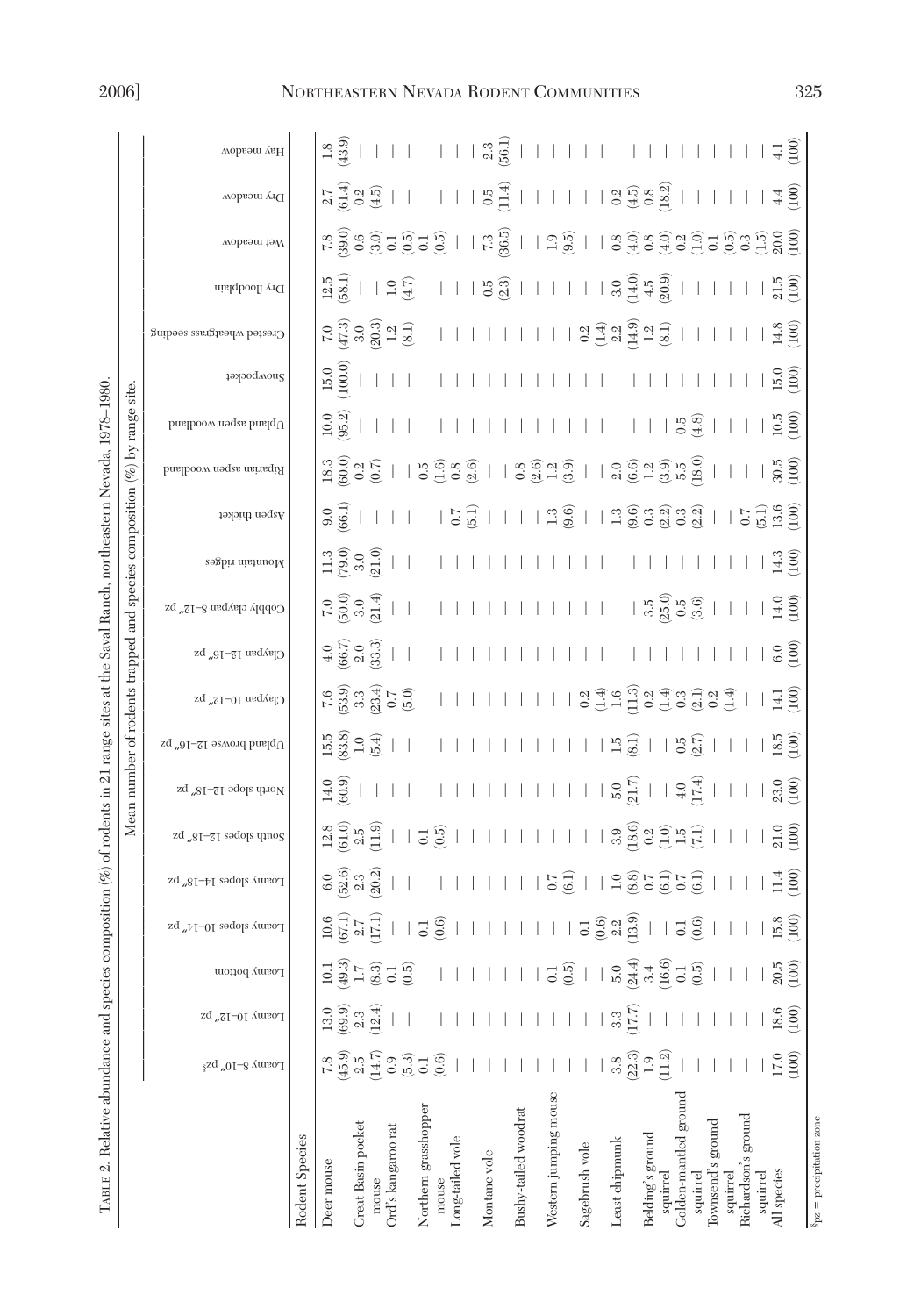|                                 | Mean deer mice per trapline |                |            |
|---------------------------------|-----------------------------|----------------|------------|
| Range site                      | 1978-1979                   | 1980           | $%$ Change |
| <b>BIG SAGEBRUSH SITES</b>      |                             |                |            |
| Loamy $8-10''$ pz $\frac{8}{3}$ | 9.2                         | 5.3            |            |
| Loamy bottom                    | 11.2                        | 4.0            |            |
| Loamy $10-12''$ pz              | 23.0                        | 16.0           |            |
| Loamy slopes 10-14" pz          | 14.8                        | 6.4            |            |
| Loamy slopes 14-18" pz          | 13.0                        | 2.5            |            |
| South slopes $12-18''$ pz       | 17.2                        | 5.6            |            |
| Composite mean                  | 14.7 $(n = 22)$             | 6.6 $(n = 17)$ | $-55*$     |
| <b>MOUNTAIN BRUSH SITES</b>     |                             |                |            |
| North slopes $12-18''$ pz       | 14.0                        |                |            |
| Upland browse $12-16''$ pz      | 8.0                         | 23.0           |            |
| Composite mean                  | 11.0 $(n = 2)$              | $23.0 (n = 1)$ | $+109$     |
| LOW SAGEBRUSH SITES             |                             |                |            |
| Claypan 10-12" pz               | 7.8                         | 7.4            |            |
| Claypan 12-16" pz               | 4.0                         |                |            |
| Cobbly claypan                  |                             | 7.0            |            |
| Mountain ridges                 |                             | 11.3           |            |
| Composite mean                  | $5.9(n = 6)$                | $8.6 (n = 2)$  | $+46$      |
| <b>ASPEN SITES</b>              |                             |                |            |
| Aspen thicket                   | 17.0                        | 9.5            |            |
| Riparian aspen woodland         | 30.0                        | 6.5            |            |
| Upland aspen woodland           | 24.0                        | 5.3            |            |
| Composite mean                  | $23.7(n = 4)$               | 7.2 $(n = 7)$  | $-70*$     |
| <b>SNOWPOCKET</b>               | $15.0(n = 1)$               |                |            |
| <b>CRESTED WHEATGRASS</b>       | $8.7(n = 3)$                | $4.5(n = 2)$   | $-48$      |
| <b>DRY FLOODPLAIN</b>           | $12.5(n = 2)$               |                |            |
| WET MEADOW                      | 12.1 $(n = 7)$              | $5.2(n = 12)$  | $-57*$     |
| DRY MEADOW                      | $1.3(n = 3)$                | $4.0 (n = 3)$  | $+208$     |
| HAY MEADOW                      | $2.0(n = 2)$                | $1.8(n = 5)$   | $-10$      |

TABLE 3. Comparison of relative abundances (number per 100 trap-nights) of deer mice (*Peromyscus maniculatus*) in grouped range sites between years (1978–1979 versus 1980) at the Saval Ranch in northeastern Nevada. Number of traplines (*n*) is given for each range site.

§pz = precipitation zone

\*The percent change between means within the row is significant  $(P < 0.05)$ .

trend—reflected primarily in deer mice (Table 3) and, because of this species' high relative abundance, all species combined (Table 4) negates the use of 1980 traplines as replicates of those trapped during 1978–1979 in the same range sites. Of the 15 range sites trapped in both 1978–1979 and 1980, deer mouse populations were markedly lower (by 30% to 81%) in 10 of these in 1980 (Table 3). This trend was also obvious for all species combined (Table 4).

For statistical analysis, we grouped the range sites dominated by big sagebrush, mountain brush species, low-growing sagebrush on claypan and cobbly soils (little, alkali, and black sagebrush, collectively called low sagebrush), and aspen (Tables 3, 4). The 2 most heavily sampled composite range sites (big sagebrush and aspen), as well as the wet meadow range site, showed a significant decrease  $(P < 0.05)$ 

in deer mice (Table 3) and total rodent abundance (Table 4) in 1980. Lines in these sites made up 68% of the total number of traplines sampled during the inventory period.

## Density Comparisons among Habitats

To better quantify rodent populations and test for significant differences among range sites, we calculated densities for range sites where several lines were trapped (1978–1979 only). In some cases, data obtained from 2 or more range sites were pooled to form a habitat type for meaningful statistical comparison as follows: the low elevation big sagebrush type was a combination of the loamy 8–10″pz and loamy bottom range sites; the midelevation big sagebrush type included the loamy 10–12″pz and loamy slopes 10–14″pz range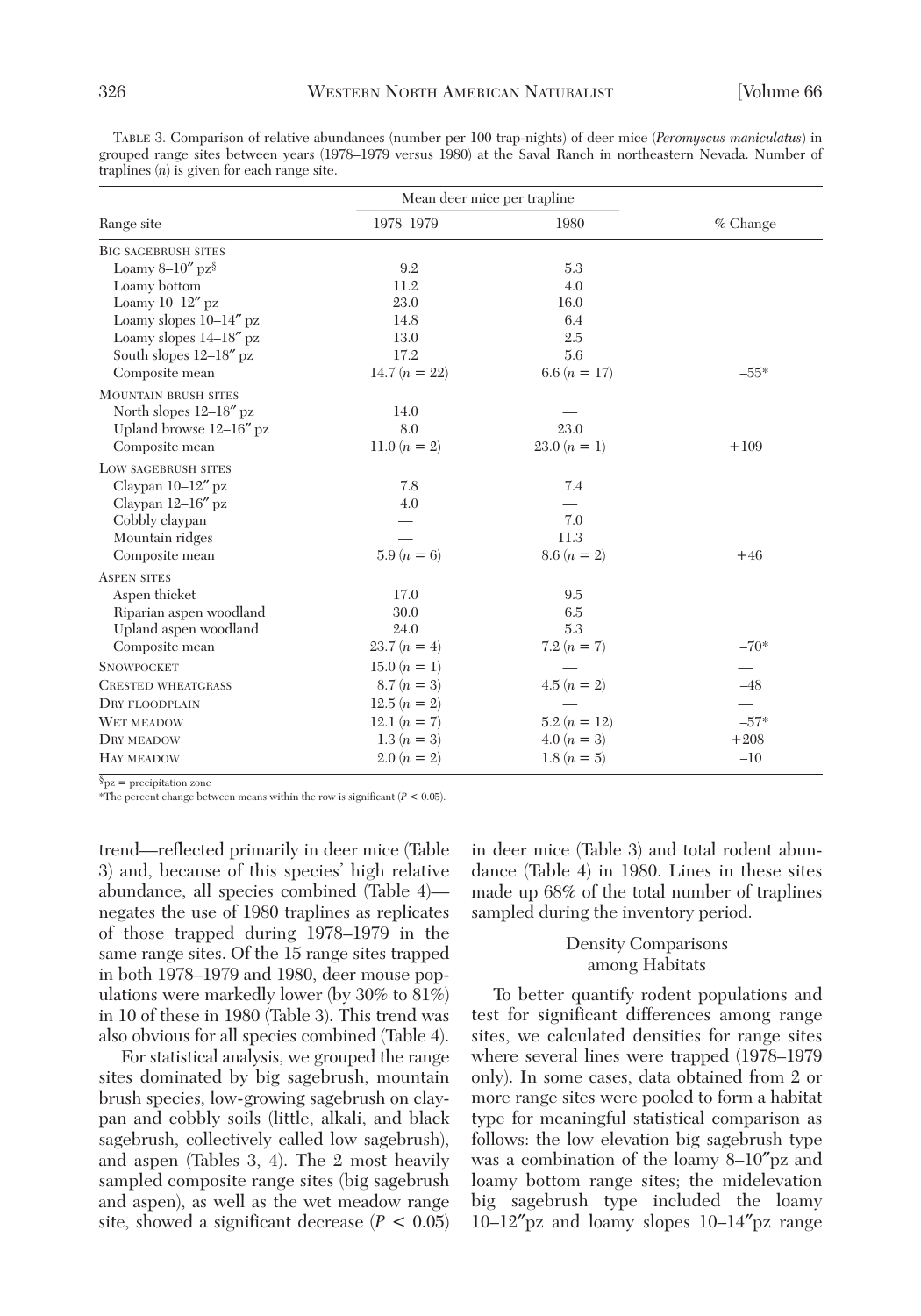|                                 | Mean rodent individuals per trapline |                 |                          |
|---------------------------------|--------------------------------------|-----------------|--------------------------|
| Range site                      | 1978-1979                            | 1980            | $%$ Change               |
| <b>BIG SAGEBRUSH SITES</b>      |                                      |                 |                          |
| Loamy $8-10''$ pz $\frac{8}{3}$ | 20.4                                 | 12.7            |                          |
| Loamy bottom                    | 22.5                                 | 9.0             |                          |
| Loamy $10-12''$ pz              | 25.0                                 | 15.5            |                          |
| Loamy slopes $10-14''$ pz       | 22.0                                 | 9.6             |                          |
| Loamy slopes 14-18" pz          | 13.0                                 | 10.5            |                          |
| South slopes $12-18''$ pz       | 24.8                                 | 19.8            |                          |
| Composite mean                  | $21.3(n = 22)$                       | 14.6 $(n = 17)$ | $-31*$                   |
| <b>MOUNTAIN BRUSH SITES</b>     |                                      |                 |                          |
| North slopes $12-18''$ pz       | 14.0                                 |                 |                          |
| Upland browse 12-16" pz         | 11.0                                 | 26.0            |                          |
| Composite mean                  | $12.5(n = 2)$                        | $26.0 (n = 1)$  | $+108$                   |
| LOW SAGEBRUSH SITES             |                                      |                 |                          |
| Claypan $10-12''$ pz            | 13.8                                 | 14.3            |                          |
| Claypan $12-16''$ pz            | 6.0                                  |                 |                          |
| Cobbly claypan                  |                                      | 14.0            |                          |
| Mountain ridges                 |                                      | 14.3            |                          |
| Composite mean                  | $9.7(n = 6)$                         | 14.2 $(n = 2)$  | $+46$                    |
| <b>ASPEN SITES</b>              |                                      |                 |                          |
| Aspen thicket                   | 22.0                                 | 9.5             |                          |
| Riparian aspen woodland         | 49.0                                 | 12.0            |                          |
| Upland aspen woodland           | 24.0                                 | 6.0             |                          |
| Composite mean                  | $31.7(n = 4)$                        | $9.2(n = 7)$    | $-71*$                   |
| <b>SNOWPOCKET</b>               | $15.0(n = 1)$                        |                 |                          |
| <b>CRESTED WHEATGRASS</b>       | $16.3 (n = 3)$                       | $12.5(n = 2)$   | $-23$                    |
| <b>DRY FLOODPLAIN</b>           | $21.5(n = 2)$                        |                 | $\overline{\phantom{0}}$ |
| WET MEADOW                      | $37.6 (n = 7)$                       | $9.8(n = 12)$   | $-74*$                   |
| DRY MEADOW                      | $3.3(n = 3)$                         | $5.3(n = 3)$    | $+61$                    |
| HAY MEADOW                      | $3.0 (n = 2)$                        | $4.6 (n = 5)$   | $+53$                    |

TABLE 4. Comparison of relative rodent abundance for all species combined in grouped range sites between years (1978–1979 versus 1980) at the Saval Ranch in northeastern Nevada. Number of traplines (*n*) is given for each range site.

 $\gamma_{\text{pz}} =$  precipitation zone

\*The percent change between means within the row is significant ( $P < 0.05$ ).

sites; the mountain brush type was comprised of the loamy slopes 14–18″pz, south slopes 12–18″pz, steep north slopes 12–18″pz, and upland browse 12–16″pz range sites; and the low sagebrush type included the claypan 10–12″pz and claypan 12–16″pz range sites (Table 5).

Calculated densities for each rodent species are listed in Table 5. Significant differences in density  $(P < 0.05)$  were obtained among some habitat types, especially for the more abundant species. Deer mouse densities were lowest in low-elevation big sagebrush, low sagebrush, and wet meadow habitat types, reaching significantly higher densities (8.1–10.0 deer mice per hectare) in the midelevation big sagebrush, mountain brush, and aspen types (Table 5). Densities of Great Basin pocket mice were significantly higher in the midelevation big sagebrush and low sagebrush habitats (~2 per hectare). Ord's kangaroo rats occurred at relatively low densities and only in the low-elevation big sagebrush and low sagebrush habitat types, while northern grasshopper mice and bushy-tailed woodrats were caught only in aspen habitat, at 0.3 per hectare and 0.5 per hectare, respectively.

We caught montane voles only in the 2 habitat types with greatest herbaceous cover: the aspen and wet meadow habitat. Significantly higher density (11.2 voles per hectare) was recorded in the latter. Western jumping mice inhabited 3 habitat types at relatively low densities, and no significant differences  $(P > 0.05)$  in density were detected among the habitat types. Least chipmunk densities were relatively uniform among 5 habitat types but were significantly higher (1.3 per hectare) in the low elevation big sagebrush type. For all rodent species combined, highest densities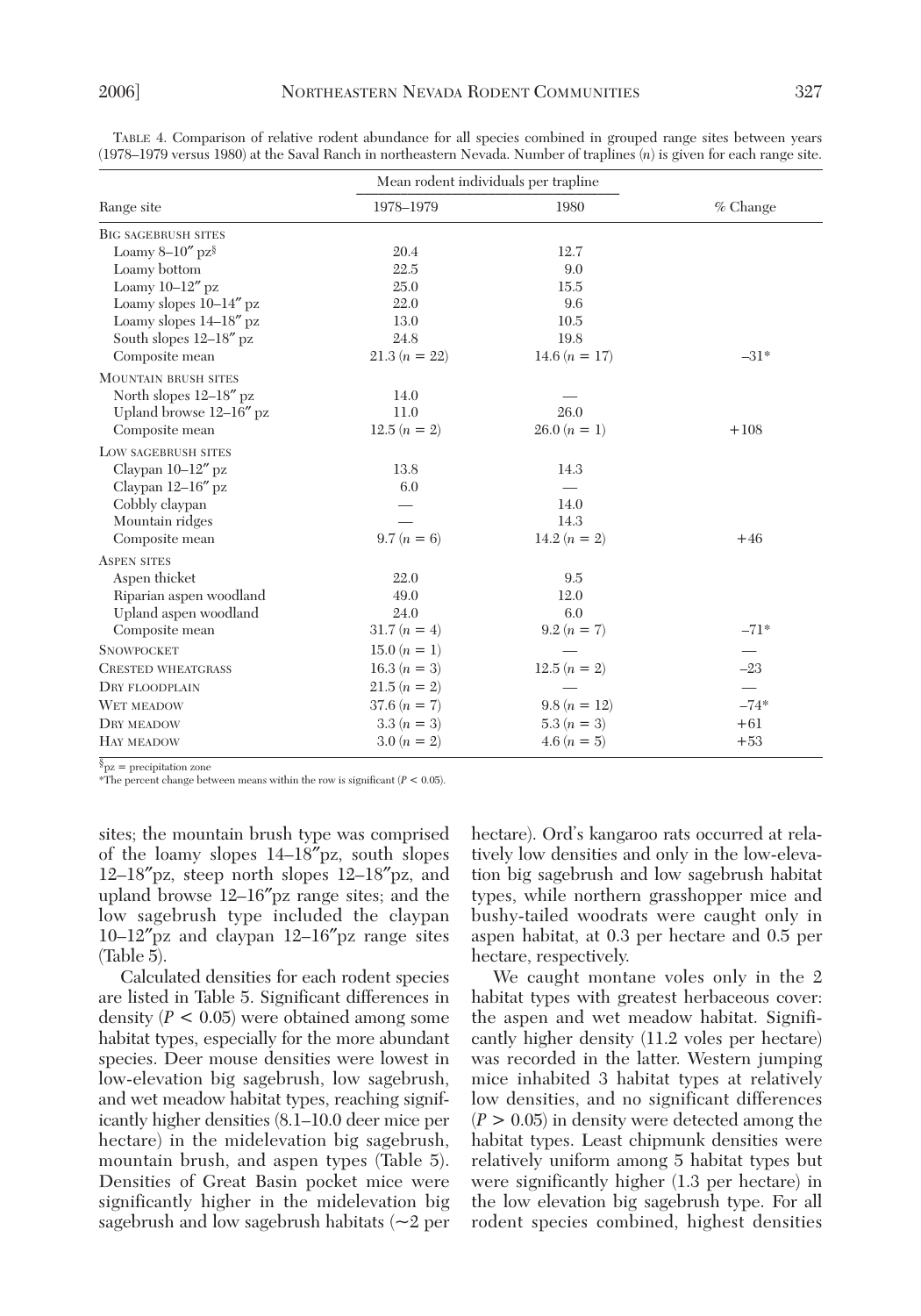TABLE 5. Densities of 12 rodent species in 6 habitats at the Saval Ranch, northeastern Nevada, 1978–1979 combined. Means with differing letters are significantly different  $(P < 0.05)$  from other means in same row. Number of trap lines  $(n)$ in each habitat is given.

|                                | Rodent density (rodents $\cdot$ ha <sup>-1</sup> ) |                                               |                                         |                                                    |                   |                        |  |
|--------------------------------|----------------------------------------------------|-----------------------------------------------|-----------------------------------------|----------------------------------------------------|-------------------|------------------------|--|
| Species                        | Low elev.<br>big sage <sup>§</sup><br>$n = 11$     | Mid-elev.<br>big sage <sup>*</sup><br>$n = 8$ | Mountain<br>brush <sup>†</sup><br>$n=5$ | Low sage <sup><math>\ddagger</math></sup><br>$n=6$ | Aspen<br>$n = 4$  | Wet<br>meadow<br>$n=7$ |  |
| Deer mouse                     | 4.7 c                                              | 10.0a                                         | 8.1 ab                                  | 3.3c                                               | 8.1 ab            | 5.8 <sub>bc</sub>      |  |
| Great Basin pocket mouse       | 1.1 <sub>b</sub>                                   | 2.0a                                          | 0.4 <sub>bc</sub>                       | 1.9a                                               |                   | 0.2c                   |  |
| Ord's kangaroo rat             | 0.7a                                               |                                               |                                         | 0.2 <sub>b</sub>                                   |                   |                        |  |
| Northern grasshopper mouse     |                                                    |                                               |                                         |                                                    | 0.3               |                        |  |
| Montane vole                   |                                                    |                                               |                                         |                                                    | 0.3 <sub>b</sub>  | 11.2a                  |  |
| Bushy-tailed woodrat           |                                                    |                                               |                                         |                                                    | 0.5               |                        |  |
| Western jumping mouse          | 0.1a                                               |                                               |                                         |                                                    | 1.6a              | 2.5a                   |  |
| Least chipmunk                 | 1.3a                                               | 0.3 <sub>b</sub>                              | 0.8 <sub>b</sub>                        | 0.2 <sub>b</sub>                                   | 0.4 <sub>b</sub>  | 0.3 <sub>b</sub>       |  |
| Belding's ground squirrel      | 0.9a                                               |                                               |                                         | 0.1 <sub>b</sub>                                   | 0.2 <sub>b</sub>  |                        |  |
| Golden-mantled ground squirrel |                                                    |                                               | 0.5a                                    | 0.2a                                               | 1.4a              | 0.1a                   |  |
| Townsend's ground squirrel     |                                                    |                                               |                                         | 0.1a                                               |                   | 0.04a                  |  |
| Richardson's ground squirrel   |                                                    |                                               |                                         |                                                    | 0.1a              | 0.2a                   |  |
| Totals                         | 8.8 bc                                             | 12.3 <sub>b</sub>                             | 9.8 <sub>bc</sub>                       | 6.0c                                               | 12.9 <sub>b</sub> | 20.3a                  |  |

§Includes loamy 8–10″ precipitation zone (pz) and loamy bottom pz.

\*Includes loamy 10–12″ pz and loamy slopes 10–14″ pz.

†Includes loamy slopes 14–18″ pz, south slopes 12–18″ pz, steep north slopes 12–18″ pz, and upland browse 12–16″ pz.

‡Includes claypan 10–12″ pz and claypan 12–16″ pz.

were recorded in the wet meadow habitat type (Table 5), primarily as a function of the high density of montane voles.

#### **DISCUSSION**

Our observaion of a preponderance of deer mice is corroborated by other small mammal studies conducted in predominantly sagebrush habitats (Borell and Ellis 1934, Linsdale 1938, Larrison and Johnson 1973, Feldhamer 1979, Hanley and Page 1982, McAdoo et al. 1986). Although deer mouse densities were statistically similar between sagebrush and meadow habitat during this study, a 5-year study in central Nevada showed that deer mice were 3 times more abundant in meadow habitat than adjacent upland (McAdoo et al. 1986). According to Larrison and Johnson (1973), deer mouse populations can increase by as much as a factor of 10 from 1 year to the next; these authors also concluded that deer mice are increasers as range condition becomes depleted. Kritzman (1974) reported that in big sagebrush habitat in Washington, deer mouse density increased in elevation, while pocket mice decreased, due primarily to edaphic factors. Hanley and Page (1982) compared grazed (mostly by cattle) with ungrazed pastures during 1 season in the sagebrush ecosystem of

northwestern Nevada and concluded that deer mice, Great Basin pocket mice, and least chipmunks were all decreasers as conditions in xeric habitats declined but were increasers in mesic habitats.

The Great Basin pocket mouse, though not strictly a sagebrush obligate, has been reported as restricted to sagebrush communities in some areas of Utah (Fautin 1946). Feldhamer (1979) found this species restricted to sagebrush and greasewood (*Sarcobatus* sp.) communities in southeastern Oregon. However, the Great Basin pocket mouse does well in grassy habitats, even in areas dominated by introduced species like crested wheatgrass (Larrison and Johnson 1973). In the Saval Ranch area, we observed this species as very common in both sagebrushdominated habitat and crested wheatgrass seedings.

The least chipmunk, reported in 15 of 21 range sites in the Saval Ranch study area, is not considered a sagebrush obligate since it is also found in shadscale (Larrison and Johnson 1973) and greasewood communities (Feldhamer 1979). Within sagebrush habitats, McAdoo and Klebenow (1979) reported that the least chipmunk was spotty in distribution; however, Borell and Ellis (1934) indicated that this species was a characteristic mammal of big sagebrush–grass habitat in eastern Nevada, and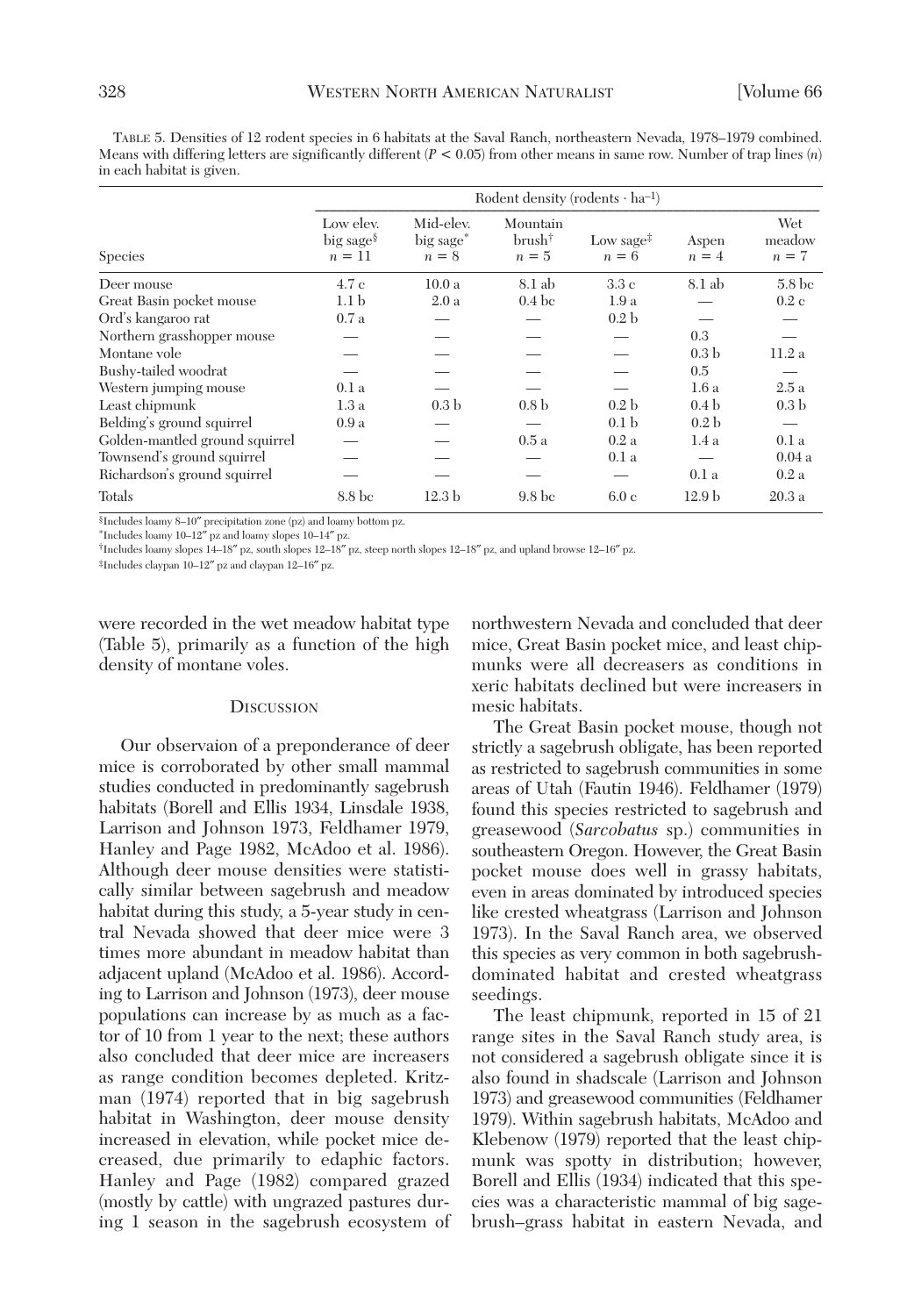We caught relatively few northern grasshopper mice and bushy-tailed woodrats. Although fewer captures could indicate low populations, this may not necessarily be the case, especially for grasshopper mice. Larrison and Johnson (1973) also caught very few of these species in southern Idaho. They noted that the grasshopper mouse, a carnivore, could be expected to shun traps baited with rolled oats (as ours were). We caught western jumping mice in 5 range sites. This species is typically found in dense herbaceous vegetation (Larrison 1976).

Although we did not catch any western harvest mice during conventional trapping efforts in the 3-year study, we did catch 2 individuals of that species during 1980: 1 in a snap-trap and 1 in a live-trap, both in a loamy bottom range site dominated by sagebrush and basin wildrye (McAdoo and Klebenow 1982). Larrison and Johnson (1973) reported that harvest mice typically occur in dense grass habitats. They found highest numbers of this species in stands of basin wildrye and in crested wheatgrass seedings. They also indicated that western harvest mice are decreasers as range conditions become depleted, similar to the findings of Black and Frischnecht (1971).

Microtine rodents generally require dense herbaceous vegetation, with sagebrush voles occurring in the most xeric habitats occupied by microtines (O'Farrell 1974). We encountered relatively few sagebrush voles during our 3 year study, trapping them only in habitats dominated by sagebrush-grass vegetation and in crested wheatgrass seedings. Although some consider this species to be a sagebrush obligate (Paige and Ritter 1999), Maser and Strickler (1978), working in southeastern Oregon, concluded that the sagebrush vole is not restricted to areas of sagebrush, but is opportunistic and can adapt to a variety of habitats within a given region during years of high population or beneficial habitat alteration. These authors indicated that grass cover, not sagebrush, is the limiting factor for sagebrush vole distribution; the species is found only in the best of rangeland areas and not on overgrazed, predominantly sagebrush-covered habitat. In northwestern Nevada, Oldemeyer et al. (1983) similarly concluded that sagebrush voles preferred areas with greater grass cover. Our documentation of sagebrush voles in crested wheatgrass seedings, as well as work by Larrison and Johnson (1973), suggests that this nonnative grass provides suitable habitat structure and forage for sagebrush voles. A similar relationship has been described for grass-nesting bird species in crested wheatgrass seedings (McAdoo et al. 1989).

We caught montane voles and long-tailed voles only in meadow-like and aspen-dominated range sites, respectively. During 39,200 trap-nights over an 8-year period in a followup study, McAdoo et al. (1986) trapped mountain voles in habitats other than meadows only during a cyclic population peak and only in habitats adjacent to meadows. Feldhamer (1979) and Clark (1973) reported a similar affinity of this species for meadow-like habitats. Hanley and Page (1982) reported that microtine rodents, because they rely on herbaceous cover, were decreasers as habitat conditions decline.

We compared our population estimates to those reported for similar habitats in studies where the measurement units are comparable. The relative abundance indices (individuals per 100 trap-nights) for deer mice, Great Basin pocket mice, and Ord's kangaroo rats reported in our 3-year study are within the confidence limits of those reported for southern Idaho by Larrison and Johnson (1973) for sagebrush and crested wheatgrass seedings during a 5–7-year sampling period. Our abundance estimates for least chipmunks were somewhat higher than those reported in this Idaho study. The density estimates (individuals per hectare) for deer mice, Great Basin pocket mice, and least chipmunks in sagebrush habitats during our study fell largely within the estimates produced by Feldhamer (1979) for sagebrush habitats during a 3-year study in southeastern Oregon, although our density estimates for pocket mice were somewhat lower. Density estimates for deer mice and least chipmunks calculated for sagebrush and aspen habitats during our 3 year study were similar to those reported for similar habitats by Grant (1986) during 7 years of sampling in Utah. Our calculated density estimates for montane voles in meadow habitats were somewhat higher than those reported by Grant, and our Ord's kangaroo rat densities were lower.

Hannson (1967) and Petticrew and Sadlier (1970) reported that rodent abundance indices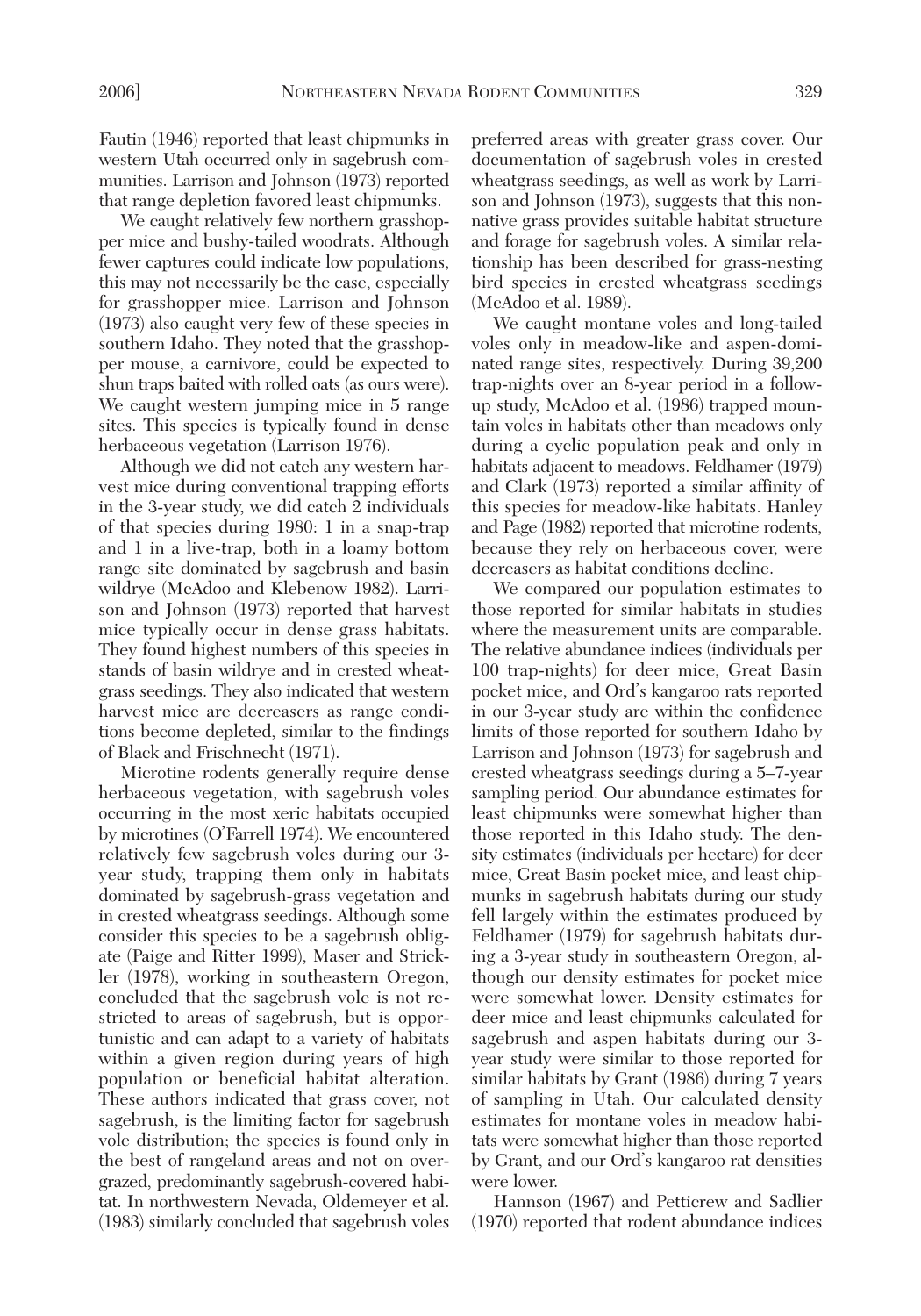(total number of captures) are usually highly correlated with densities. Similarly, Slade and Blair (2000) concluded that the simple counts commonly used in studies of mammalian populations tend to underestimate population size, but are proportional to estimated numbers within a species and as such are indices of density. However, the authors also cautioned that these indices are not appropriate for interspecific comparisons of abundance (Slade and Blair 2000).

## **CONCLUSIONS**

Based on our 3-year study and in comparison with the few other multiple-year studies of rodents in the sagebrush ecosystem, we conclude that the species composition and relative abundance / density of rodent species are variable within various habitats in the sagebrush ecosystem. McAdoo et al. (2004a) concluded that the inherent site potential of a given vegetation community, combined with variables such as the interspersion of varying shrub height and canopy cover, as well as herbaceous species composition, cover, and diversity, influence the diversity and abundance of wildlife species. The diverse rodent species within the sagebrush ecosystem have commensurately diverse habitat requirements. Although some species are more generalistic and adaptable (e.g., deer mice), others have more specific habitat needs (e.g., montane voles). Vegetation management for biological diversity on a landscape scale should take these diverse habitat requirements into consideration.

As researchers evaluate the effects of livestock grazing management and other vegetation management treatments on rodents, they need to be aware that the natural oscillations of rodent populations could easily be mistaken for the results of a treatment. Johnson (1982) had difficulty separating treatment differences from natural variation while trying to measure the impacts of livestock grazing on small mammals in southern Idaho. He recommended that studies be conducted with replication and strict controls before correlated data should be accepted as indicators of cause and effect relationships. Rosenstock (1996), working in south central Utah, similarly concluded that small mammal community composition varied greatly among sites and within treatments. We agree with Johnson's (1982) suggestion that the dynamic changes in small mammal populations should be monitored over time and compared with controls to determine whether treatment impacts on natural populations are significant.

#### LITERATURE CITED

- ARMENTROUT, D.J., AND M.R. BARRINGTON. 1980. A multiple resource inventory for multiple use land management decisions. Cal-Neva Wildlife Transactions 1980:92–99.
- BLACK, H.L., AND N.C. FRISCHNECHT. 1971. Relative abundance of mice on seeded sagebrush-grass range in relation to grazing. USDA Forest Service Research Note INT-147. 7pp.
- BORELL, A.E., AND R. ELLIS. 1934. Mammals of the Ruby Mountains region of northeastern Nevada. Journal of Mammalogy 15:12–44.
- BRANT, D.H. 1962. Measures of the movements and population densities of small rodents. University of California Publications in Zoology 62:105–184.
- CLARK, T.W. 1973. Local distributions and interspecies interactions in microtines, Grand Teton National Park, Wyoming. Great Basin Naturalist 33:205–217.
- FAUTIN, R.W. 1946. Biotic communities of the northern desert shrub biome in western Utah. Ecological Monographs 16:251–310.
- FELDHAMER, G.G. 1979. Vegetative and edaphic factors affecting abundance and distribution of small mammals in southeastern Oregon. Great Basin Naturalist 39:207–218.
- GRANT, C.V. 1986. Wildlife distribution and abundance on the Utah Oil Shale Tracts 1974–1984. Great Basin Naturalist 46:469–507.
- HANLEY, T.A., AND J.L. PAGE. 1982. Differential effects of livestock use on habitat structure and rodent populations in Great Basin communities. California Fish and Game 68:160–173.
- HANSSON, L. 1967. Index line catches as a basis of population studies of small mammals. Oikos 18:261–276.
- HAYNE, D.W. 1949. Two methods for estimating population from trapping records. Journal of Mammalogy 30:399–411.
- JOHNSON, M.K. 1982. Response of small mammals to livestock grazing in southcentral Idaho. Journal of Range Management 35:51–53.
- KRITZMAN, E.B. 1974. Ecological relationships of *Peromyscus maniculatus* and *Perognathus parvus* in eastern Washington. Journal of Mammalogy 55:172–188.
- LARRISON, E.J. 1976. Mammals of the Northwest. Seattle Audubon Society. Seattle, WA. 256 pp.
- LARRISON, E.J., AND D.R. JOHNSON. 1973. Density changes and habitat affinities of rodents of shadscale and sagebrush associations. Great Basin Naturalist 33: 255–264.
- LINSDALE, J.M. 1938. Environmental responses of vertebrates in the Great Basin. American Midland Naturalist 19:1–206.
- MASER, C.W., AND G.S. STRICKLER. 1978. The sage vole, *Lagurus curtatus,* as an inhabitant of subalpine sheep fescue, *Festuca ovina,* communities on Steens Mountain—an observation and interpretation. Northwest Science 52:276–284.
- MCADOO, J.K., G.N. BACK, M.R. BARRINGTON, AND D.A. KLEBENOW. 1986. Wildlife use of lowland meadows